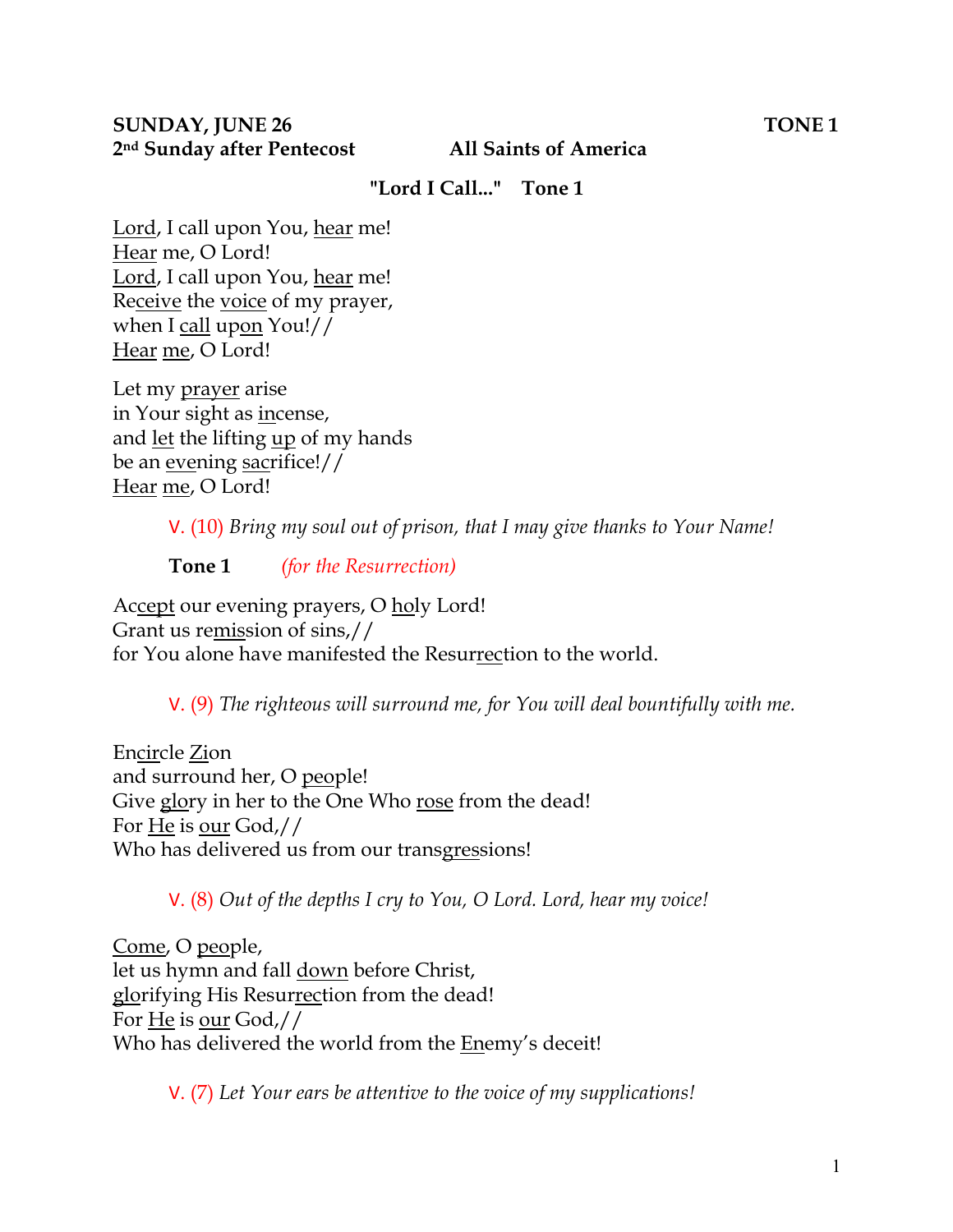### *(Resurrection stichera by Anatolius)*

Be glad, O heavens! Sound trumpets, O foundations of the earth! Sing in gladness, O mountains! Behold Emmanuel has nailed our sins to the Cross! Granting life, He has slain death.// He has resurrected Adam as the Lover of man.

> V. (6) *If You, O Lord, should mark iniquities, Lord, who could stand? But there is forgiveness with You.*

# **Tone 2** *(for All Saints of America)*

Come, let us praise the saints of North America, holy hierarchs, venerable monastics, and glorious martyrs, pious men, women, and children, both known and unknown! Through their words and deeds, in various walks of life, by the grace of the Spirit they achieved true holiness. Now as they stand in the presence of Christ Who glorified them,// they pray for us, who celebrate their memory with love.

V. (5) *For Your Name's sake I wait for You, O Lord. My soul has waited for Your word; my soul has hoped on the Lord.* 

Come, let us assemble today

and glorify the luminaries of the North American lands, the glorious martyrs and holy bishops who confirmed our faith, the righteous dwellers in the wilderness and guides of the spiritual life! Let us cry out to them in joy:// "All Saints of North America, known and unknown, pray to God for us!"

V. (4) *From the morning watch until night, from the morning watch, let Israel hope on the Lord!* 

As the brightest sun, as the brilliance of the Morning Star, the precious feast of the saints of North America has dawned for us, to illumine us and to set our hearts on fire, to imitate their godly lives,// and to follow their example of zeal for God.

V. (3) *For with the Lord there is mercy and with Him is plenteous redemption, and He will deliver Israel from all his iniquities.*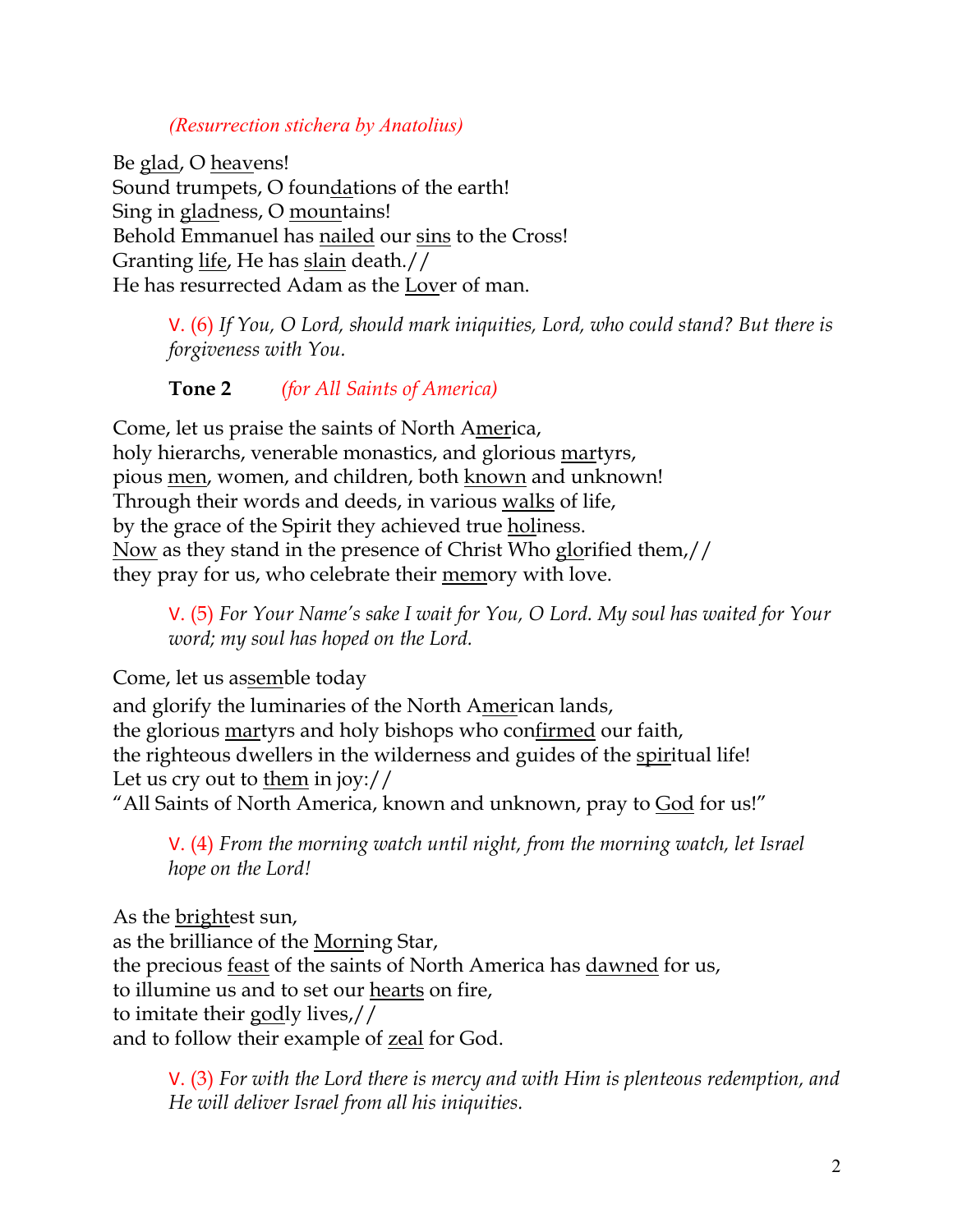Come, let us assemble today and let us praise the elect of North America! Having fought the good fight, you have persevered in the faith, receiving your crowns of victory from God. Beseech Him to deliver from every calamity and sorrow// all who keep your holy memory in faith and in love!

V. (2) *Praise the Lord, all nations! Praise Him, all peoples!*

# **Tone 6** *(for All Saints of America) (Having placed all their hope)*

The earth rejoices and the heavens are glad, O venerable Saints of America, praising your labors and lives, your spiritual fortitude and <u>pur</u>ity of heart. By driving away a multitude of demons and enlightening many people with the light of the Orthodox Faith,// you have confirmed our land.

V. (1) *For His mercy is confirmed on us, and the truth of the Lord endures forever.* 

Rejoice, O mountains of Pennsylvania; leap for joy, O waters of the Great Lakes; rise up, O fertile plains of Canada; for the elect of Christ who dwelt in you are glorified, men and women who left their homes for a new land! With faith, hope, and patience as their armor, they courageously fought the good fight. Comforted by the beauty of the Orthodox Faith, they labored in mines and mills, they tilled the land, they braved the challenges of the great cities, enduring many hardships and sufferings. Never failing to worship God in spirit and truth and unyielding in devotion to His most pure Mother, they erected many temples to His glory. Come, O assembly of the Orthodox, and with love let us praise the holy men, women, and children, those known to us and those known only to God, and let us cry out to them:// "Rejoice, all Saints of North America and pray to God for us!"

*Glory to the Father, and to the Son, and to the Holy Spirit;*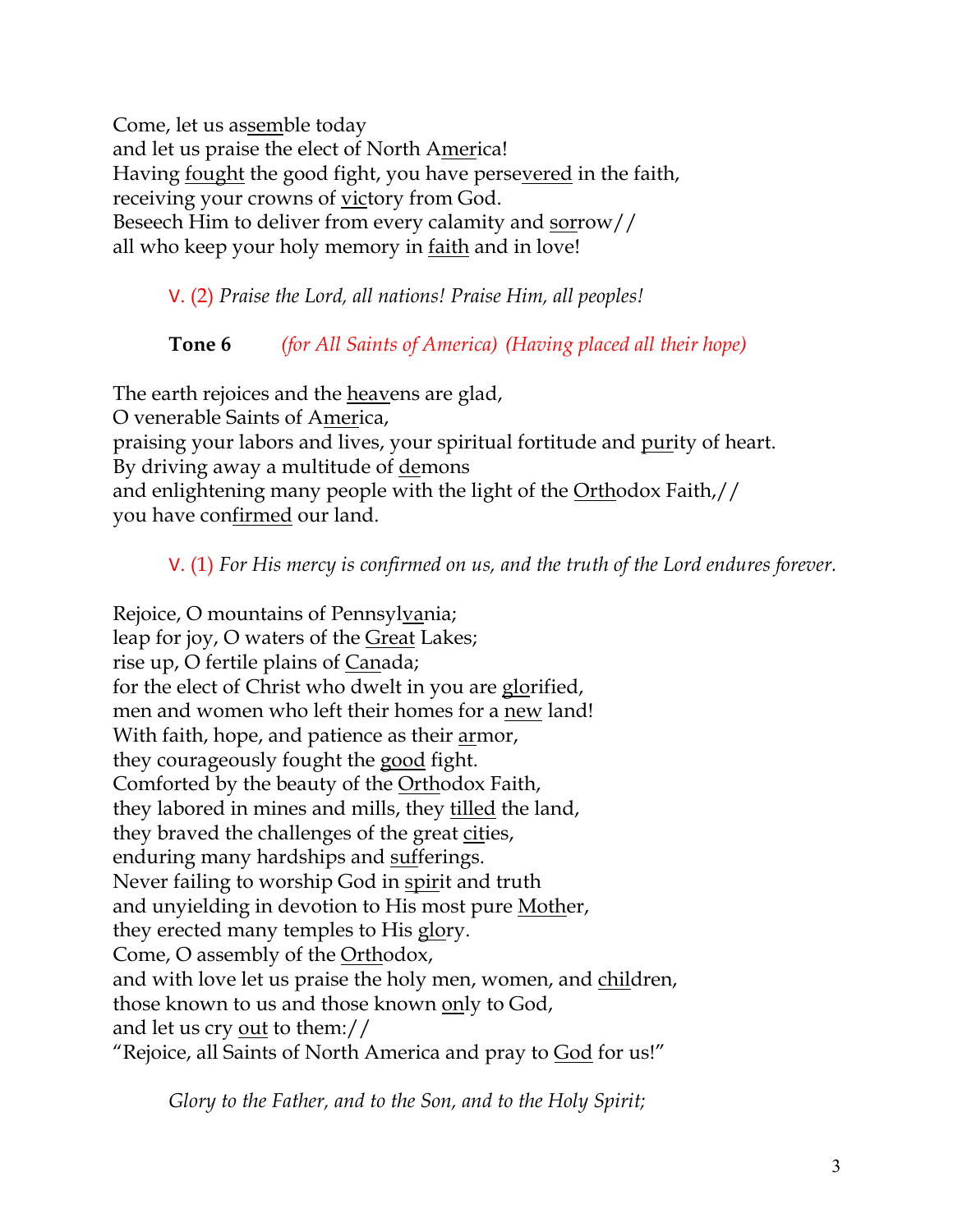# **Tone 5** *(for All Saints of America)*

Rejoice, O continent of North America, illumined by the holy Gospel! Rejoice, every province, state, city, and town, which raised up citizens of the heavenly Kingdom! Rejoice, our venerable Father Herman, first saint of our land! Rejoice O Martyrs Juvenaly and Peter, for your blood has watered the seed of faith planted in Alaska! Rejoice, O holy Hierarchs: Innocent, Tikhon, Nicholas, Raphael, and John! Rejoice, O holy Fathers Alexis, John, and all you righteous priests! Rejoice, all Saints of North America, for your light has shone forth to the ends of the earth!// We beseech you to pray to Christ our **God** that our souls may be saved!

*now and ever, and unto ages of ages. Amen.* 

**Tone 1** *(Theotokion – Dogmatikon)*

Let us praise the Virgin Mary! The gate of heaven, the glory of the world! The song of the angels, the beauty of the faithful! She was born of man, yet gave birth to God! She was revealed as the heaven, as the temple of the Godhead! She destroyed the wall of enmity! She commenced the peace; she opened the Kingdom! Since she is our foundation of faith, our defender is the Lord Whom she bore! Courage! Courage! O People of God! For Christ will destroy our enemies// since He is all powerful.

> **Old Testament Readings Isaiah 43:9-14 Wisdom of Solomon 3:1-9 Wisdom of Solomon 5:15-6:3**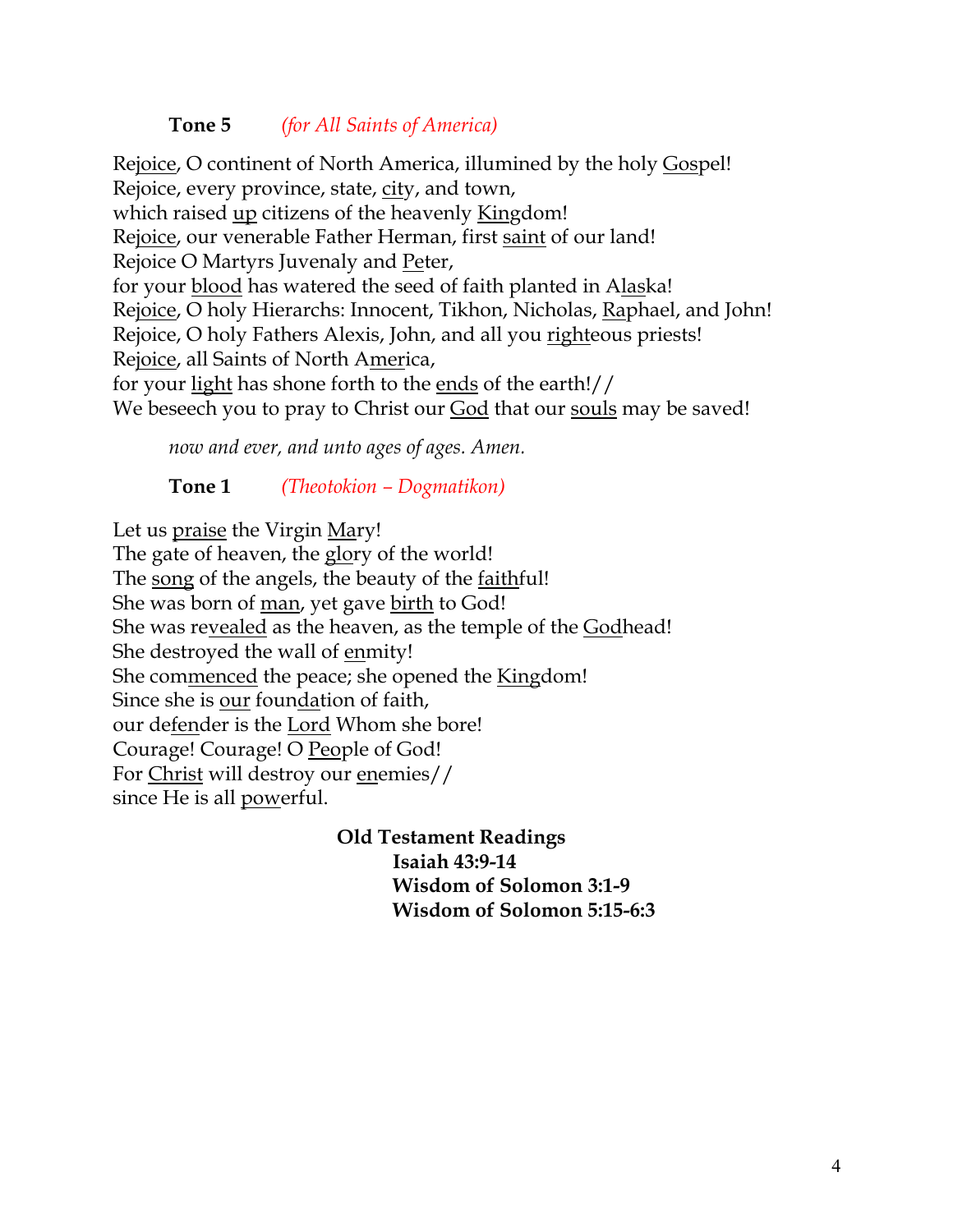# **Litya**

**Tone 5** *(for All Saints of America)*

Rejoice, O faithful Church in the North American lands! Rejoice, O venerable Father Herman of Alaska, for you were the first to intercede in our land, guiding our people to the True Faith! Through your miracles and wonders, the light of Christ has illumined all the ends of our land.// We beseech you to pray to Christ our God, to grant our souls great mercy!

Rejoice, all Saints of North America, precious adornments of our lands; the unshakable pillars of our Church; the glory of the Orthodox, the fountains of wonders; inexhaustible streams of love and virtue; brilliant lights and humble instruments of the Holy Spirit; heavenly men and earthly angels; the true friends of Christ!// Fervently beseech Him to grant mercy to those who honor you!

*Glory to the Father, and to the Son, and to the Holy Spirit, now and ever, and unto ages of ages. Amen.*

# **Tone 5** *(for All Saints of America)*

Most glorious saints and guardians of the North American lands, spiritual and heavenly City of Zion on high; beacons for those who dwelt in the darkness of despair; sacred coals of repentance; precious pearls of virtue; defenders of widows and <u>orphans</u> and the oppressed; exemplary followers of the teachings of the Church, and joyful keepers of abstinence: Pray without ceasing to Christ, beseeching Him to grant unity and stability to our Church,// and peace and great mercy to our land!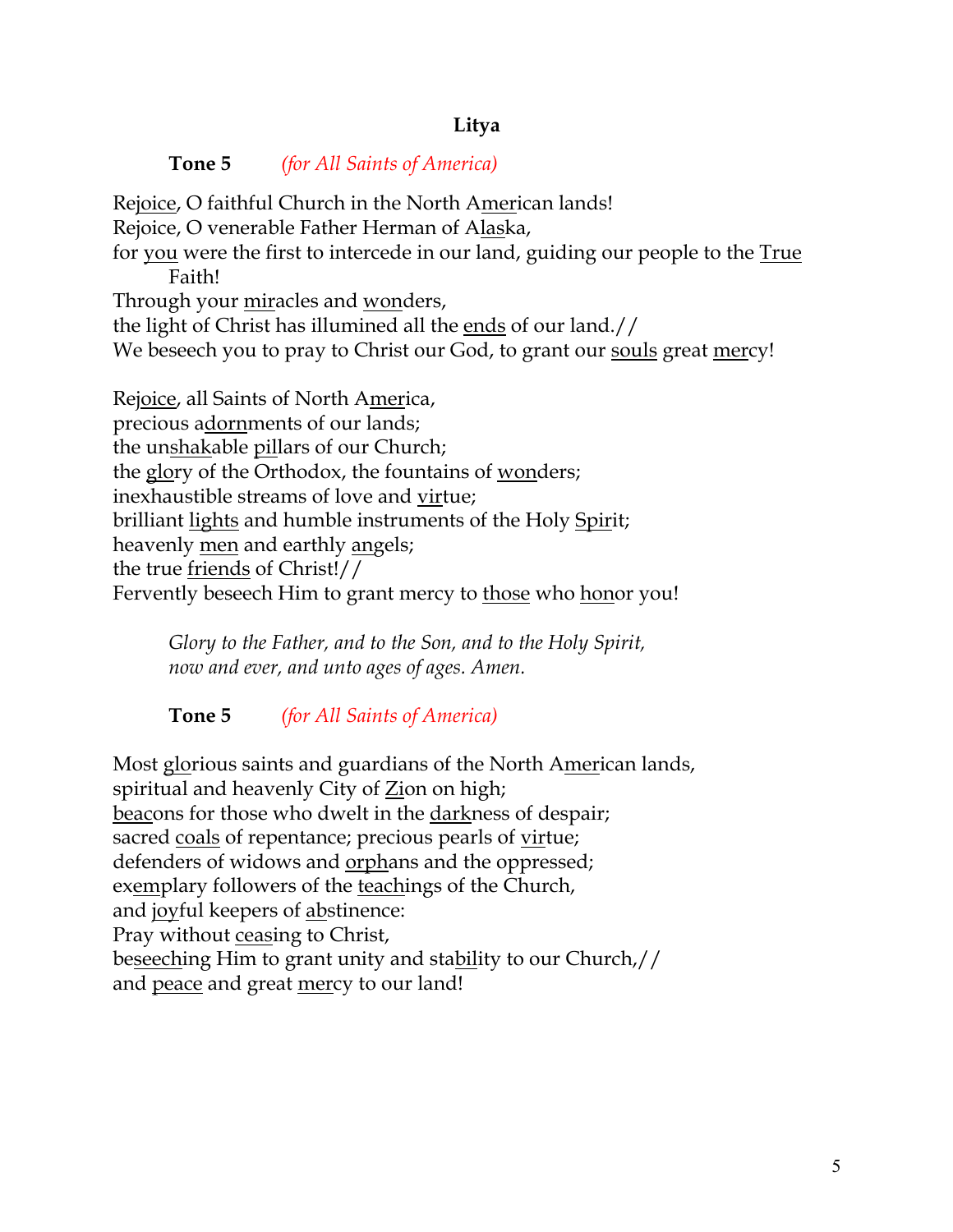# **Aposticha**

#### **Tone 1** *(for the Resurrection)*

We have been freed from sufferings by Your suffering, O Christ. We have been delivered from corruption by Your Resurrection.// O Lord, glory to You!

V. *The Lord is King; He is robed in majesty!* 

Let creation rejoice! Let the heavens be glad! Let the nations clap their hands with gladness, for Christ our Savior has nailed our sins to the Cross. Slaying death, He has given life.// He has resurrected fallen Adam as the Lover of man.

V. *For He has established the world, so that it shall never be moved.*

As King of heaven and earth, You were voluntarily crucified in Your love for man. Hell was angered when it met You below. Adam rose seeing You, the Creator, under the earth. O wonder! How has the Life of all tasted death? You enlightened the <u>world</u> which cries:// O Lord, Who rose from the dead, glory to You!

V. *Holiness befits Your house, O Lord, forevermore!* 

The myrrhbearing women came with haste to Your tomb, bearing myrrh and lamenting. Not finding Your most pure body, they learned from the angel of the new and glorious wonder. They told the Apostles:// "The Lord is risen, granting the world great mercy."

*Glory to the Father, and to the Son, and to the Holy Spirit;*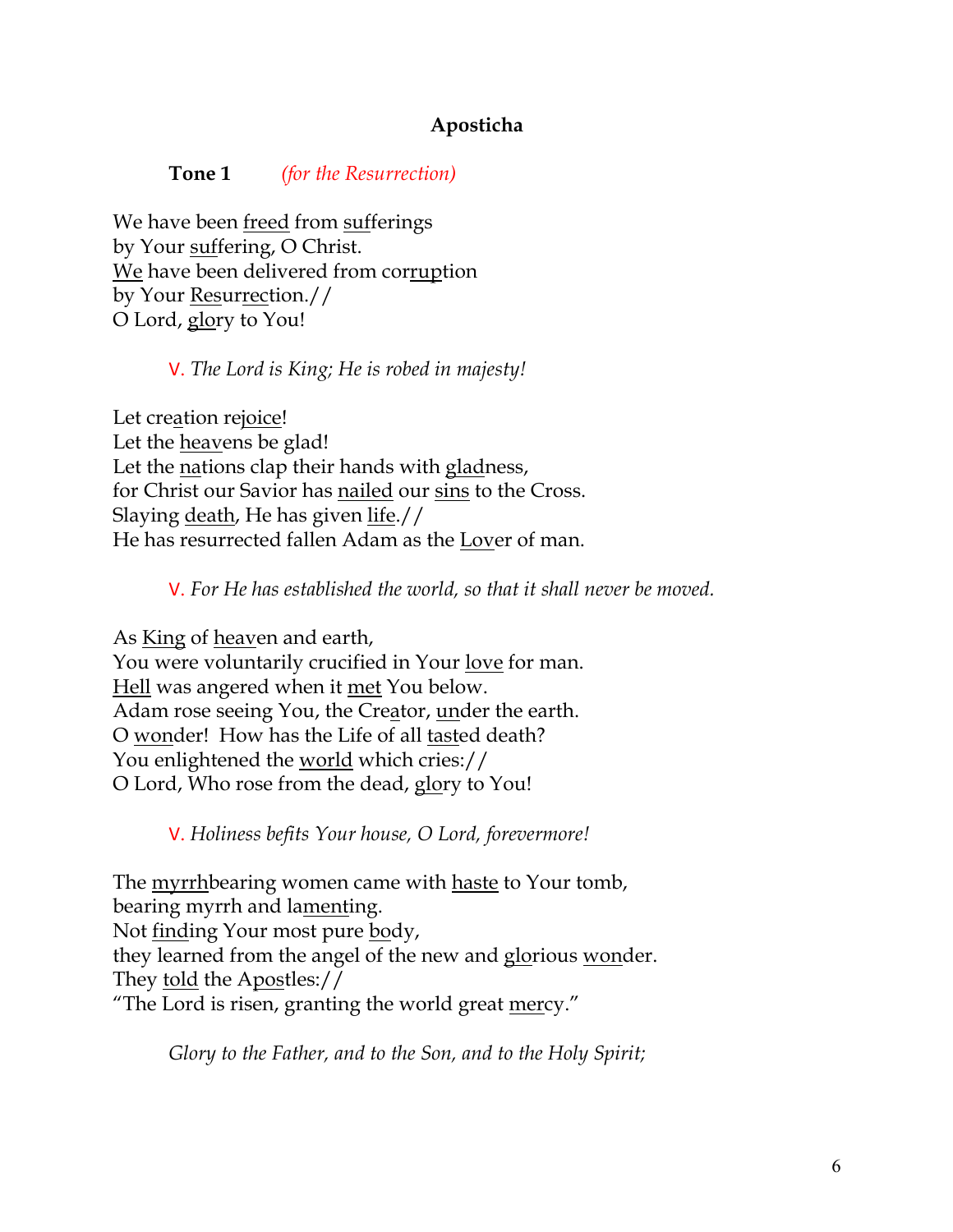# **Tone 4** *(for All Saints of America)*

Today, as we celebrate the memory of all the Saints of North America, let us praise them as is fitting, for they lived all of Christ's beatitudes. Deprived of material wealth, they became rich in spirit; meek, they inherited the earth; mourning, they were comforted; thirsting for righteousness, they were satisfied; merciful, they obtained mercy; pure in heart, they beheld the image of God; as peacemakers, they became God's children; persecuted and tortured for righteousness' sake, they now rejoice in heaven;// and they pray fervently to the Lord that He may have mercy on our souls.

*now and ever, and unto ages of ages. Amen.*

# **Tone 5** *(Theotokion, for All Saints of America)*

Let us sound a hymn on the trumpet and praise with one accord the Protectress of our land, our Queen, the Theotokos: Rejoice, for you have crowned our land with your favor, pouring abundant grace upon it! Therefore, the Church in America joyously celebrates your precious protection and commemorates the multitude of your miracles. And now deprive us not of your mercies, O Lady! Look with <u>fav</u>or upon us in our adversities and afflictions// and raise us up by your powerful intercession!

*(at Great Vespers)* **Tone 1 Troparion** *(Resurrection) (1x)*

When the stone had been sealed by the Jews, while the soldiers were guarding Your most pure body, You rose on the third day, O Savior, granting life to the world. The powers of heaven therefore cried to You, O Giver of Life: "Glory to Your Resurrection, O Christ! Glory to Your Kingdom!// Glory to Your dispensation, O Lover of mankind!"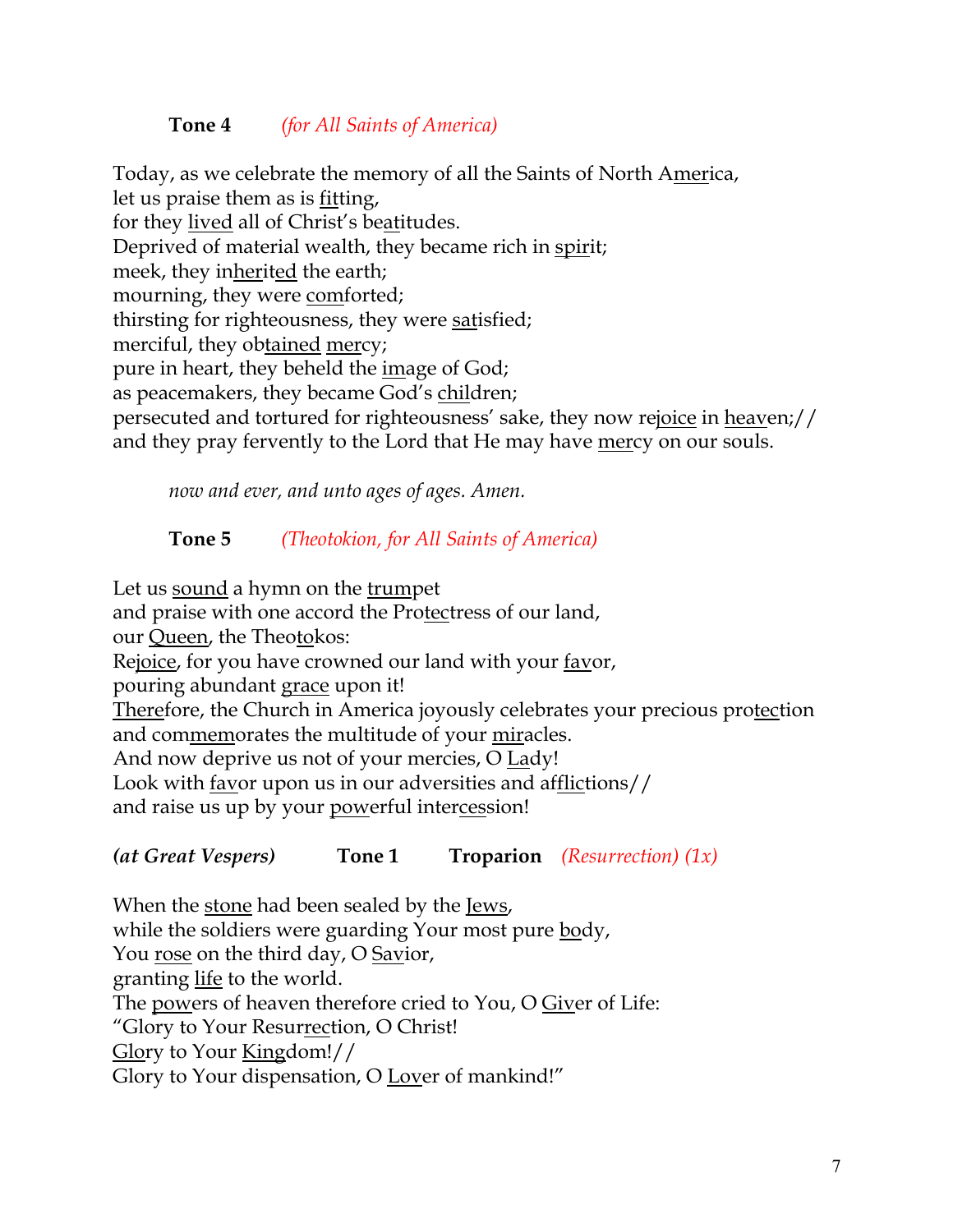# **Tone 8 Troparion** *(All Saints of America) (2x)*

As the bountiful harvest of Your sowing of salvation,

the lands of North America offer to You, O Lord, all the saints who have shone in them.

By their prayers keep the Church and our land in abiding peace through the Theotokos, O most Merciful One!

### *(at the Divine Liturgy)* **Tone 1 Troparion** *(Resurrection)*

When the stone had been sealed by the Jews, while the soldiers were guarding Your most pure body, You rose on the third day, O Savior, granting life to the world. The powers of heaven therefore cried to You, O Giver of Life: "Glory to Your Resurrection, O Christ! Glory to Your Kingdom!// Glory to Your dispensation, O Lover of mankind!"

# **Tone 8 Troparion** *(All Saints of America)*

As the bountiful harvest of Your sowing of salvation,

the lands of North America offer to You, O Lord, all the saints who have shone in them.

By their prayers keep the Church and our land in abiding peace through the Theotokos, O most Merciful One!

# **Tone 1 Kontakion** *(Resurrection)*

As God, You rose from the tomb in glory,

raising the world with Yourself.

Human nature praises You as God, for death has vanished.

Adam exults, O Master!

Eve rejoices, for she is freed from bondage and cries to You:// "You are the Giver of Resurrection to all, O Christ!"

# **Tone 3 Kontakion** *(All Saints of America)*

Today the choir of Saints who were pleasing to God in the lands of North America

now stands before us in the Church and invisibly prays to God for us. With them the Angels glorify Him,

and all the Saints of the Church of Christ keep festival with them;// and together they all pray for us to the Pre-eternal God.